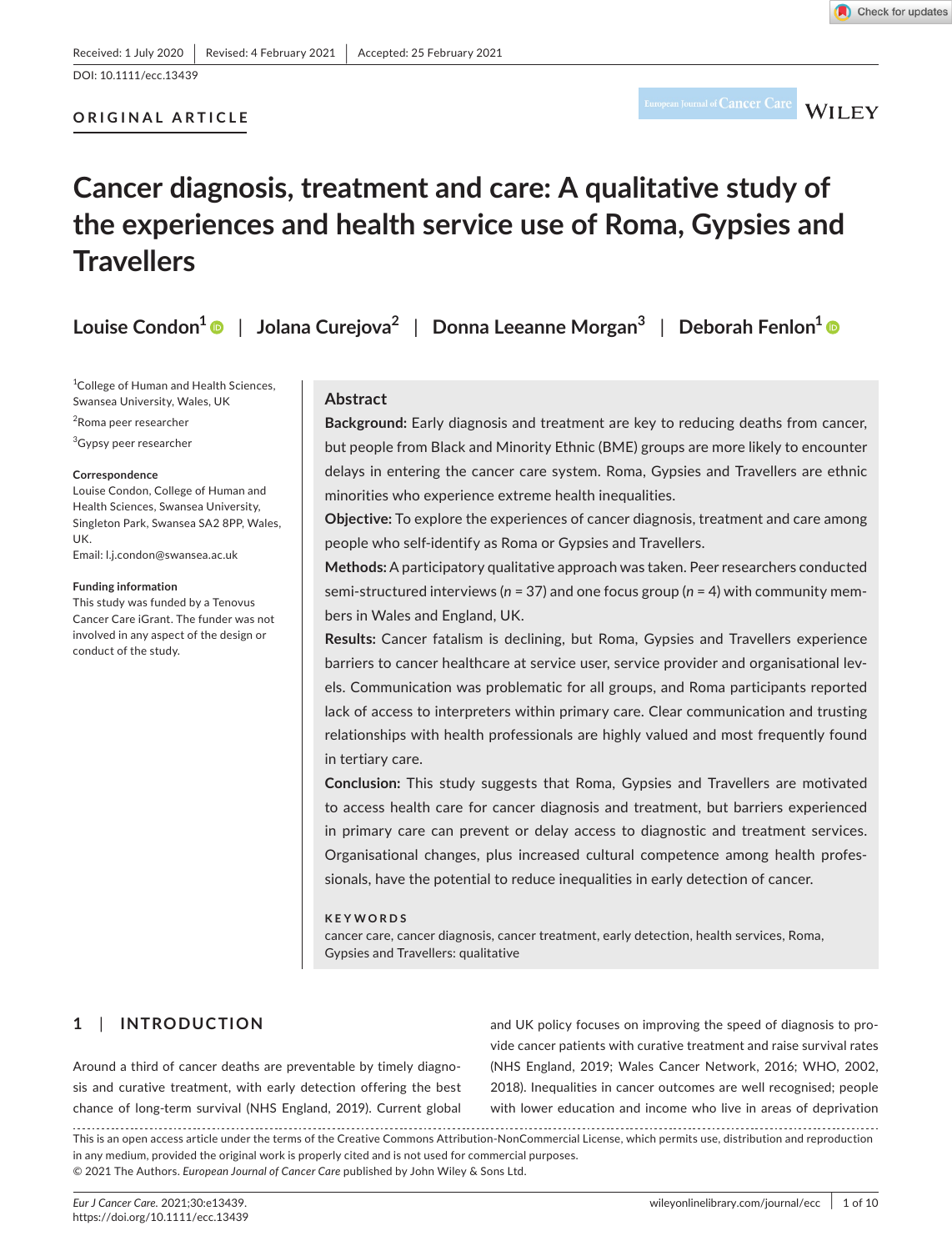have higher cancer incidence and mortality rates than more affluent groups (Singh & Jemal, 2017). UK studies have shown that people from Black and Minority Ethnic (BME) backgrounds lack awareness of cancer services (Elkan et al., 2007) and have more negative experiences of care (Pinder et al., 2016; Saunders, Abel, & Lyratzopoulos, 2014, 2015). BME people experience more delays in entering the cancer care system, caused by factors such as symptoms not being recognised (Quaife et al., 2015; Waller et al., 2009) and delayed referral to secondary services from primary care (Lyratzopolous et al., 2012). Research has shown that Gypsies and Travellers have worse health outcomes than other ethnic minorities and those living in similar socio-economic circumstances in the UK (Peters et al., 2009; van Cleemput & Parry, 2001), but relatively little is known of their experiences of cancer diagnosis, treatment and care.

Roma, Gypsies and Travellers make up the largest ethnic minority in Europe (FRA, 2016), and Acton et al., (2016) estimate that there are 125,000 to 250,000 Gypsy/Travellers and around 200,000 immigrant Roma in the UK. The majority of UK Roma migrated from Eastern European countries that acceded to the European Union in the 2000s, although some arrived earlier as refugees from racist persecution (Greenfields, 2017). While the linguistic and cultural diversity of Roma, Gypsies and Traveller groups is recognised (Cook et al., 2013), they are politically and socially grouped by virtue of their common histories of nomadism and extreme disadvantage (WEC, 2019). Throughout Europe, Roma and Gypsy/Travellers experience discrimination and unequal access to employment, education and health care (FRA, 2014, 2016). Health data for these ethnic groups are not collected within the National Health Service data dictionary (WEC, 2019) but research has shown that Roma and Gypsy/Travellers share poor health outcomes (Cook et al., 2013) and healthcare access (Parry et al., 2007). Like other BME groups (Elkan et al., 2007; Fazil 2018), culture and language pose barriers to health care for Roma and Gypsy/Travellers, accompanied by mistrust, low health literacy, organisational barriers (such as difficulties in booking appointments and waiting times) and economic barriers (McFadden et al., 2018).

Fazil (2018) highlights the difficulties of collecting ethnicity data and suggests health service data on 'Other White' groups are the most incomplete. Lack of data collection for Gypsy, Roma and Travellers means that some conditions, such as cancer, are 'hidden diseases' (Aspinall, 2014). In a self-reported survey, Parry et al., (2007) found low rates of cancer among Gypsy/Travellers compared with age-sex matched comparators, but van Cleemput (2018) suggests that late presentation and/or non-survival may contribute to this apparent low incidence. Several studies have explored UK Gypsies and Travellers' cultural beliefs about cancer, which are characterised by secrecy, stigma, fear, stoicism and fatalism (Berlin et al., 2018; Smith et al., 2020; van Cleemput et al., 2007). To varying degrees, these beliefs are also common among other BME groups (Licqurish et al., 2017) and among the general population (Robb et al., 2014; Vrinten et al., 2017). Millan and Smith (2019) point out that the impact of traditional beliefs on health outcomes is likely to be subordinate to that of widespread socio-economic inequalities.

Cancer fatalism is more common among the least educated and most socially disadvantaged (Quaife et al., 2015), and those from BME backgrounds (Vrinten et al., 2016). End-of-life care has been explored among Roma and Gypsy/Travellers, and commonalities are preferences for non-disclosure of diagnosis to the patient, care being provided by the extended family and death at home (Jesper et al., 2008; Roman et al., 2014).

This study adopted a participatory approach to explore views and experiences of cancer among people who self-identify as Roma, Gypsies and Travellers. By including Roma participants who are recent migrants to the UK, this study builds upon existing research into attitudes to cancer among UK Gypsies and Travellers, such as Berlin, Smith & Newton' s seminal study (2018). Previous research demonstrates that engagement with vulnerable groups is facilitated by involving service users in addressing health problems that affect their communities (Liamputtong, 2007), and Földes and Covaci (2012) recommend involving Roma people in the design and conduct of research to better understand their needs. As previous research suggests cancer is a feared and stigmatised disease (Berlin et al., 2018; Roman et al., 2014; van Cleemput et al., 2007), this topic required an in-depth, sensitive and highly participatory approach, with community members were involved at all stages of the research process. This article focuses on cancer diagnosis, treatment and care, aspects of health care that are under-researched among these ethnic minorities.

# **2**  | **METHODS**

# **2.1**  | **Design**

A participatory qualitative study, using semi-structured interview and focus group methods.

#### **2.2**  | **Recruitment and consent**

Six peer researchers recruited participants from their own extended families or wider community networks. Only those peer researchers considered willing to discuss the topic of cancer (e.g. having family experience of cancer) were invited to participate. Most of those who received an invitation were interviewed, but a minority did not have time on the appointed day. Participants received an information sheet one week in advance of the interview (in translation for non-English speakers), plus verbal explanation. Written consent was obtained prior to data collection. Participants' received a supermarket voucher as a "thank you" for their time.

# **2.3**  | **Participants**

Targets were set to obtain maximal variation within the sample (see Table 1). Age was a selection criterion to explore differences in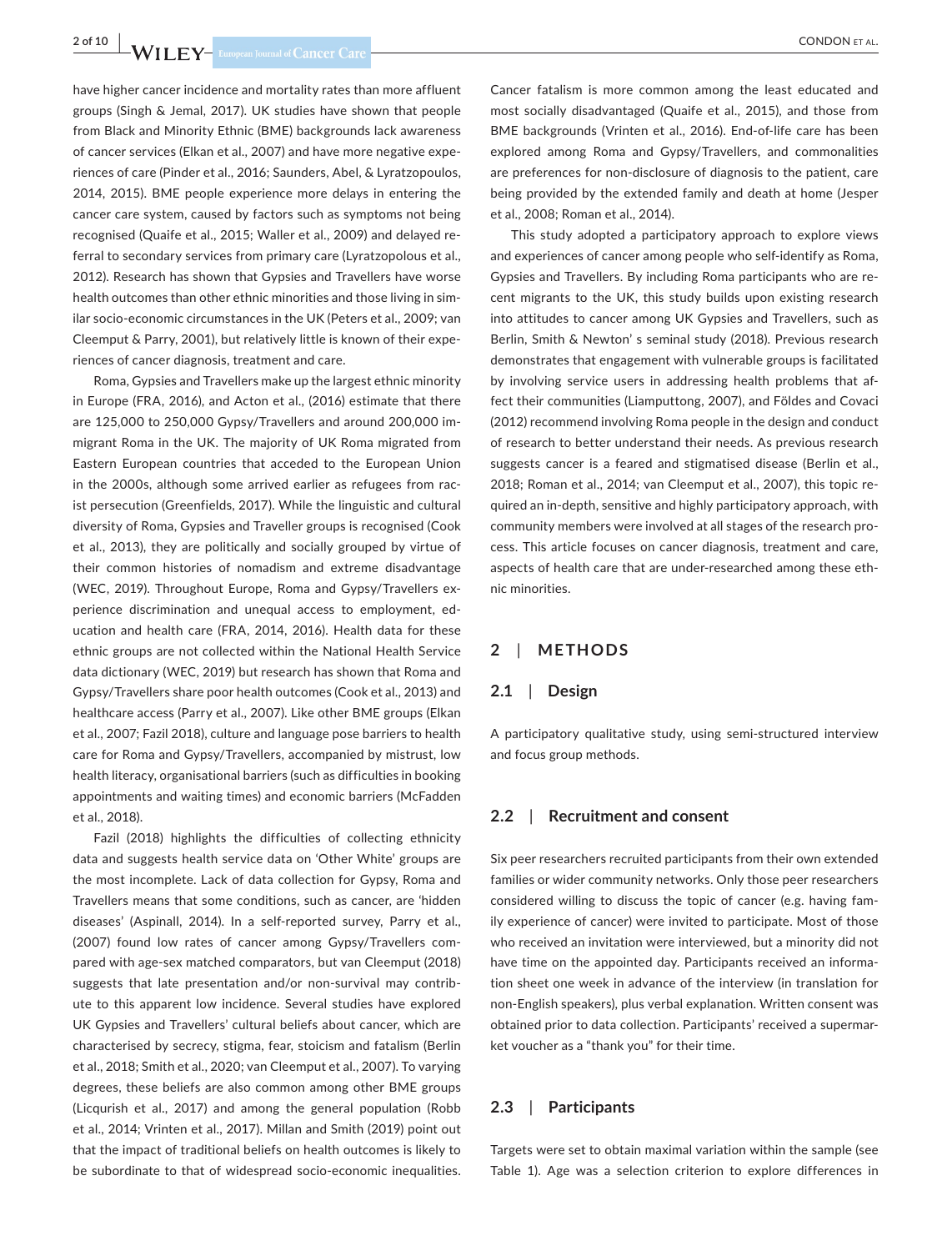**TABLE 1** Targeted and actual sample for age, ethnicity and gender

|                             | Young people<br>$(16-25 \text{ years})$ | <b>Adults</b><br>$(26-50 \text{ years})$ | <b>Adults (over</b><br>50 years) | Men       | Roma      |
|-----------------------------|-----------------------------------------|------------------------------------------|----------------------------------|-----------|-----------|
| Target sample $(N = 35-50)$ | $10 - 15$                               | $10 - 15$                                | $15 - 20$                        | One third | One third |
| Actual sample $(N = 41)$    | 12 (29%)                                | 16 (39%)                                 | 13 (32%)                         | 11 (27%)  | 14 (34%)  |

#### **BOX 1 Topic guide**

- How is cancer viewed by you and people in your community?
- Do you know of anyone who has had cancer and could you tell us about it?
	- a. Diagnosis
	- b. Treatment

c. Care

- Who would you talk to about cancer?
- Is there anything else you would like to say about cancer?

perspective between generations. Roma people and men were targeted as they are underrepresented in qualitative research. Berlin et al., (2018) have previously highlighted the challenges of involving men from Traveller communities in qualitative research.

#### **2.4**  | **Data collection**

Peer researchers received training in qualitative research methods before carrying out semi-structured interviews and a focus group with members of their own communities. Questions were devised jointly by academic and peer researchers (see Box 1). Interviews were conducted face-to-face in participants' homes or meeting rooms. Roma interviewees spoke in Romanes or Slovak according to preference. A focus group was held with four Romanian Roma who preferred to be interviewed jointly, with a Romanian interpreter experienced in cross-cultural research providing translation for the Slovakian Roma peer researcher. Median interview length was 15 min (range four to 37 minutes) and the focus group lasted 40 min. All interview data were transcribed verbatim. Interviews conducted in Romanes and Slovak were transcribed and translated into English by a professional interpreter. To verify transcription and translation, two transcripts were checked against the audio-recording by a second interpreter.

# **2.5**  | **Data analysis and reporting**

LC and DF analysed data, with input from JC and LM. Data analysis was guided by the Framework Approach (Ritchie & Spencer, 2002) which addresses applied social questions and provides a systematic and flexible way of managing large amounts of qualitative data (Gale

et al., 2013). A thematic framework was developed using a sample of interview transcripts, which was then systematically applied to the whole data set. Charts were produced for each theme, which were reviewed by peer researchers to ensure that the interpretation reflected the meaning during interviews.

# **2.6**  | **Reflexivity**

Transparency about the characteristics of researchers and relationships within the research partnership contributes to the validity of qualitative research (CASP, 2006). LC and DF are female academic researchers, with experience in health inequalities (LC) and cancer survivorship (DF). LC had previously collaborated with two peer researchers and recruited others via third-sector organisations. Peer researchers (including JC and LM) were from Slovakian Roma and Gypsy/Traveller backgrounds, aged 18–58 years; four were female and two male. This diversity ensured the inclusion of a range of peer perspectives and facilitated recruitment.

# **2.7**  | **Ethics**

The study was reviewed and approved by a University ethics committee.

# **3**  | **FINDINGS**

Data were collected between October 2018 and March 2019 in South Wales and South-West England. Both Slovakian and Romanian Roma people were included in the sample and grouped as "Roma." People who self-identified as Gypsies, Travellers, Gypsy-Travellers or Showpeople were grouped as "Gypsy/Travellers." Showpeople travel with fairs and circuses and are within the broader "Gypsy/ Traveller" classification. Table 2 provides demographic details of study participants.

Four superordinate themes were identified which influence access to health care and experience of cancer diagnosis, treatment and care. These are as follows: Stigma, Fatalism, Family and Healthcare Professionals. In the analysis below, similarities and differences are drawn out between the views and experiences of included groups (Roma, Gypsies and Travellers), in addition to those related to gender and age. In reporting direct quotations, the participant number (P1- P41), self-defined ethnicity, gender ([M]ale or [F]emale) and age are given; all names within quotations are changed.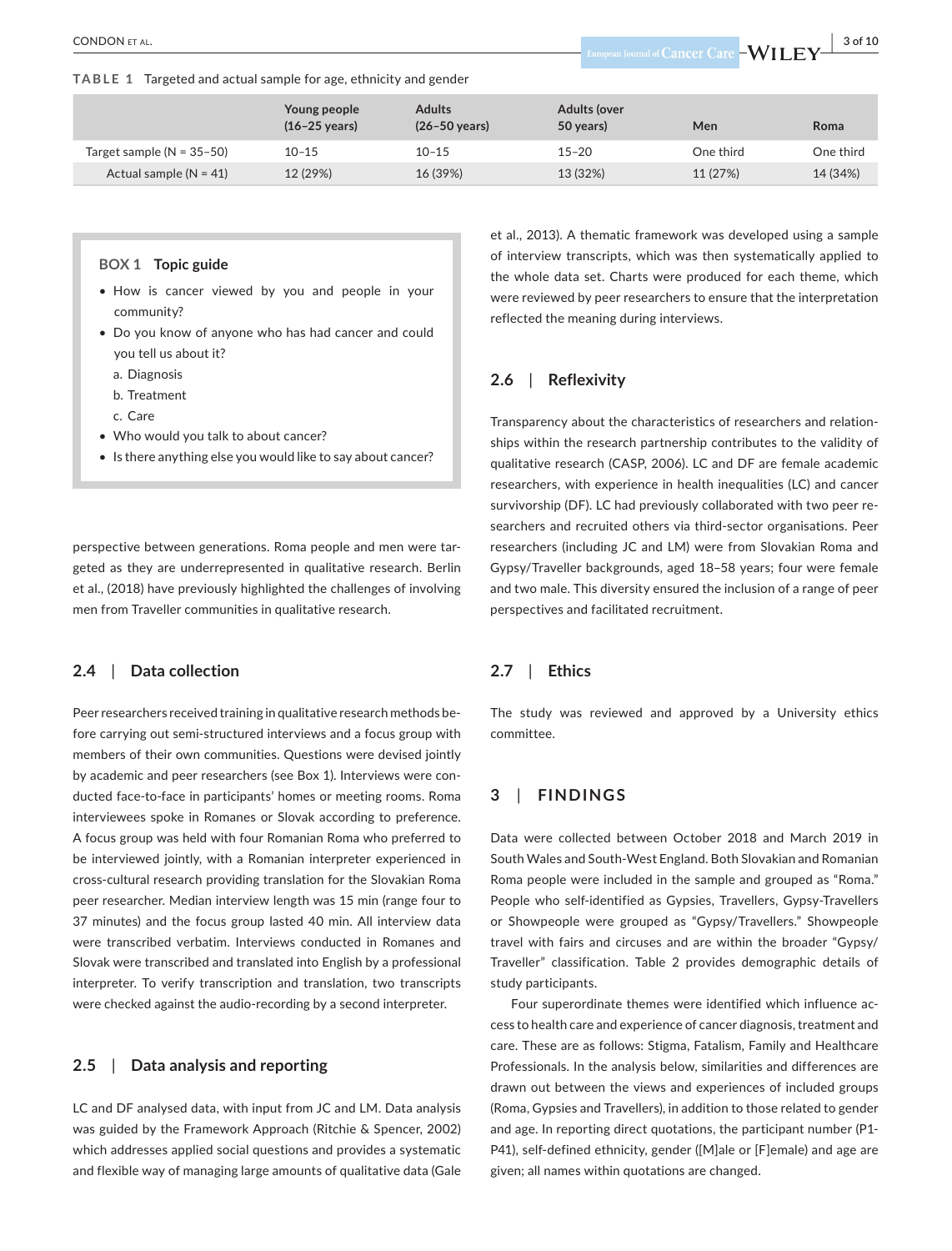**4 of 10 WII FV** European Journal of Cancer Care

#### **TABLE 2** Participant demographics

| Self-defined ethnicity                           | <b>Sex</b>                    | Age, years               | Type of housing                  | Highest educational qualification                                                                                           |
|--------------------------------------------------|-------------------------------|--------------------------|----------------------------------|-----------------------------------------------------------------------------------------------------------------------------|
| Gypsies, Travellers &<br>Showpeople ( $n = 27$ ) | Female: 20<br>Male: 7         | Range: 18-77<br>Mean: 43 | Caravan/chalet: 19<br>Housed: 8  | No qualification: 16<br>GCSE: 4<br>Diploma: 4<br>Bachelor's degree: 2<br>Not stated: 1                                      |
| Roma ( $n = 14$ )                                | Female: 10<br>Male: 4         | Range: 19-58<br>Mean: 31 | Housed: 14                       | No qualification: 2<br>GCSE: 9<br>A-level: 1<br>Master's degree: 1<br>Not stated: 1                                         |
| Total ( $n = 41$ )                               | Female: 30<br><b>Male: 11</b> | Range: 18-77             | Caravan/chalet: 19<br>Housed: 22 | No qualification: 18<br>GCSE: 13<br>A-level: 1<br>Diploma: 4<br>Bachelor's degree: 2<br>Master's degree: 1<br>Not stated: 2 |

*Notes:* GCSE: General Certificate of Secondary Education (school-leaving examination at age 16 years). A-level: Advanced level (examination at age 18 years). Diploma: Higher Education award below the standard of a Bachelor's Degree.

#### **3.1**  | **Stigma**

Both Roma people and Gypsy/Traveller spoke of cancer as a stigmatised disease, but noted views are changing:

> If you had cancer you would never tell anybody, because that was something that people kept to themselves years ago.

> > P16-Gypsy-F,77

I know that there are such Roma who do not speak about it [but] there is no point feeling ashamed because of a sickness…it is not their fault, right? P1-Roma-F,28

Participants varied as to the level of openness that existed within their own family, and some Roma and Gypsy/Travellers avoided saying the word 'cancer'. A grandfather's cancer was not spoken about much, 'not in front of women, or very many men', because he did not wish to appear 'weak before the community' (P22-Gypsy/Traveller-F,22). Shame was described as a deterrent to seeking medical help for symptoms (see Table 3).

Most Roma participants said they would promptly consult a doctor if they experienced symptoms, as did some Gypsy/ Travellers. Symptoms such as unexplained bleeding or weight loss, fatigue, lumps and pain were well known, although some confused the side effects of cancer treatment with symptoms (e.g. hair loss). For some, pain was the only symptom that would motivate help-seeking. One elderly man described proactive help-seeking behaviour, while acknowledging that he could be an exception:

If I am ill, I goes to the doctor. And common sense is common sense…if you want to prolong things and stick pain for months and months then…it's too late. P19-Gypsy-M,73

Roma people did not describe cultural barriers to seeking medical help for cancer symptoms, but widespread fear of being diagnosed with cancer. Fear was often related to long-term socio-economic consequences ('It is a serious and a financially challenging sickness, and it is mentally very hard' P25-Roma-F,57), not stigma. While stigma about cancer *per se* is declining, socio-economic vulnerability adds to fears of contracting the disease.

# **3.2**  | **Fatalism**

While participants described fatalistic cultural beliefs, they did not necessary hold these themselves. The 'older generation' were described as fatalistic about cancer, but in this study, old and young people displayed a variety of views. When considering whether cancer was curable or incurable, participants often expressed opposing views in one interview; however, Roma and Gypsy/Travellers agreed that the traditional belief was that cancer is usually incurable:

> If it gets into a man, you can't get rid of it, and it's one in a thousand if you can make it.

> > P33-Roma-F,19

It's like a disease that Gypsies deem a bad thing…they know that it's a killer.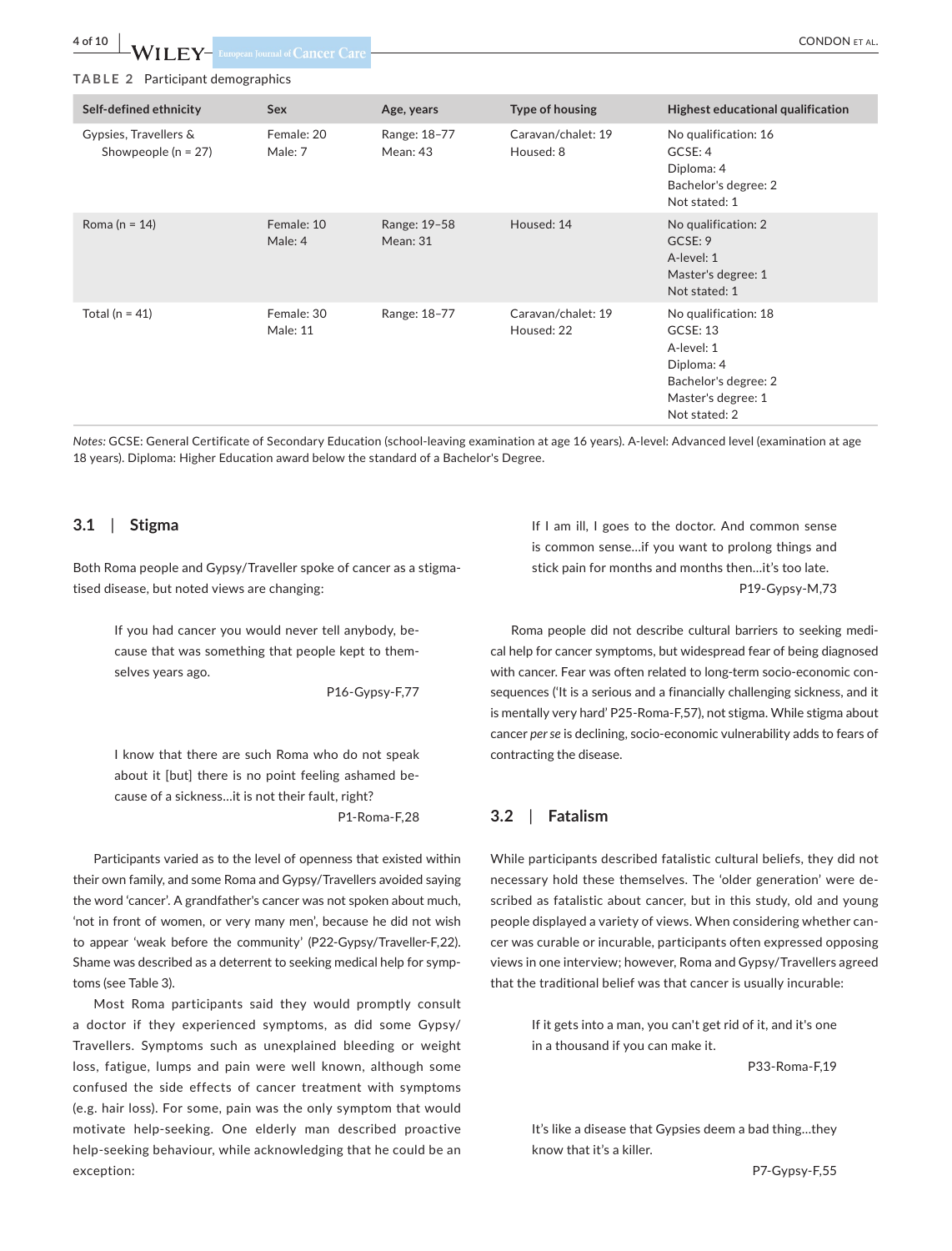**TABLE 3** Barriers to accessing primary care with cancer signs and symptoms

| Fear                                         | You should see a doctor for your health but some people are frightened to<br>hear bad news. P41-Showperson-F,49<br>I think a lot of people are afraid to go to doctors I think that could be<br>education or it could be apprehension to access these services, you<br>know, because it's hard for them or they're not treatedseriously.<br>P39-Traveller-M.33                                                                                                                                                                                                            |
|----------------------------------------------|---------------------------------------------------------------------------------------------------------------------------------------------------------------------------------------------------------------------------------------------------------------------------------------------------------------------------------------------------------------------------------------------------------------------------------------------------------------------------------------------------------------------------------------------------------------------------|
| Shame                                        | A friend, he had it [bowel cancer] and he was very openI'd be shy to talk<br>about it and be shamedif it did happen to me, I don't think I could go<br>to the NHS. P13-Gypsy/Traveller-M,21<br>There are intimate cancers, and you don't want to be talking about things<br>like that with members of your family or other people or strangers, even<br>to go to a doctor with it. P10-Gypsy-F,42                                                                                                                                                                         |
| Fatalism                                     | Some are very afraid of it and they think that they will anyway diethey<br>do not feel like doing anything, because it is long-lasting and one must<br>anyway die. P25-Roma-F,57<br>If I said I think there's something wrong with you, he'd just go 'No, nothing<br>wrong with me, I'm fine. If I die, I die. It's fine. It's my time to go, I go'.<br>P37-Gypsy-F,28                                                                                                                                                                                                    |
| Difficulties in<br>booking an<br>appointment | You phone up the doctors and you're either 12th in the queue and then it's<br>very time-consuming and you've got children and work, so you just end<br>up giving up. Or you do get through to the doctors and then you've got<br>to wait days, weeks, even months. P17-Gypsy- F,30<br>You call there and they say 'busy, busy, busy'. Even if you would go there,<br>they tell you 'Make an appointment on the phone. Call!' And they<br>give you the number too. But they would not say that I will make an<br>appointment for you nowThey do not say that. P5-Roma-F,19 |
| Unwelcoming<br>services                      | When you go to the doctor they don't like give you the information, they<br>don't ask you questions. P6-Gypsy-F,68<br>Even if you have flu, they will tell you not to go because 'it is a waste<br>of time'only when I get quite ill, when it is necessary, then I go.<br>P3-Roma-M,23                                                                                                                                                                                                                                                                                    |
| Communication<br>difficulties                | I know that in the hospital whenever you say that you want to have<br>one [an interpreter] they provide you oneat the GP, I do not know<br>whether they provide one or notI personally would not ask for it.<br>P1-Roma-F,28<br>They talks in a different way, language than what we do and we understand<br>blunt words and they don't want to put them blunt words, but that's<br>better for us if they did. P11-Gypsy/Traveller-F,48                                                                                                                                   |
| Delay in referral                            | If they did more when she first went it wouldn't have spread like thisit was<br>a locum doctor whosaid, look, I am not happy about this; you've been<br>coming back a long timeand I am going to send you for a Magic Eye.<br>P7-Gypsy-F,55<br>The doctor was adamant she never had cancer, and I said look, I want her<br>tested for itso we went for tests then. Yes, she had a tumour in her<br>face. P11-Gypsy/Traveller-F,48                                                                                                                                         |

Older people were often described as leaving it 'too late' to seek help for cancer symptoms, which led to a poor prognosis and confirmed the community view that cancer is always fatal. Reasons for delay in seeking help included lack of faith in doctors, lack of familiarity with modern treatments and low motivation. Several interviewees described Gypsy/Travellers acting promptly on children's health concerns, but becoming increasingly reluctant to seek help for their own symptoms as they aged. One woman said of her grandmother; 'Once her husband passed away she knew her illness had gone too far, so she just let it go' (P36-Gypsy/ Traveller-F,38).

Understanding of cancer prognosis was sometimes sophisticated. A Roma man stated that the likelihood of survival was related to the site and type of cancer, while a Showperson called for more research into pancreatic cancer 'because when it presents itself its usually too far gone to be treated' (P41- Showperson-F,49). Even the most disadvantaged young people (street newspaper sellers) were aware that early diagnosis would lead to better outcomes:

> If you don't go to the doctor when it's small…it's aggravating and getting bigger.

#### P32-Roma-M,19

Participants were aware of cancer investigations (e.g. scan, biopsy and gastroscopy) and treatments, (e.g. chemotherapy, radiotherapy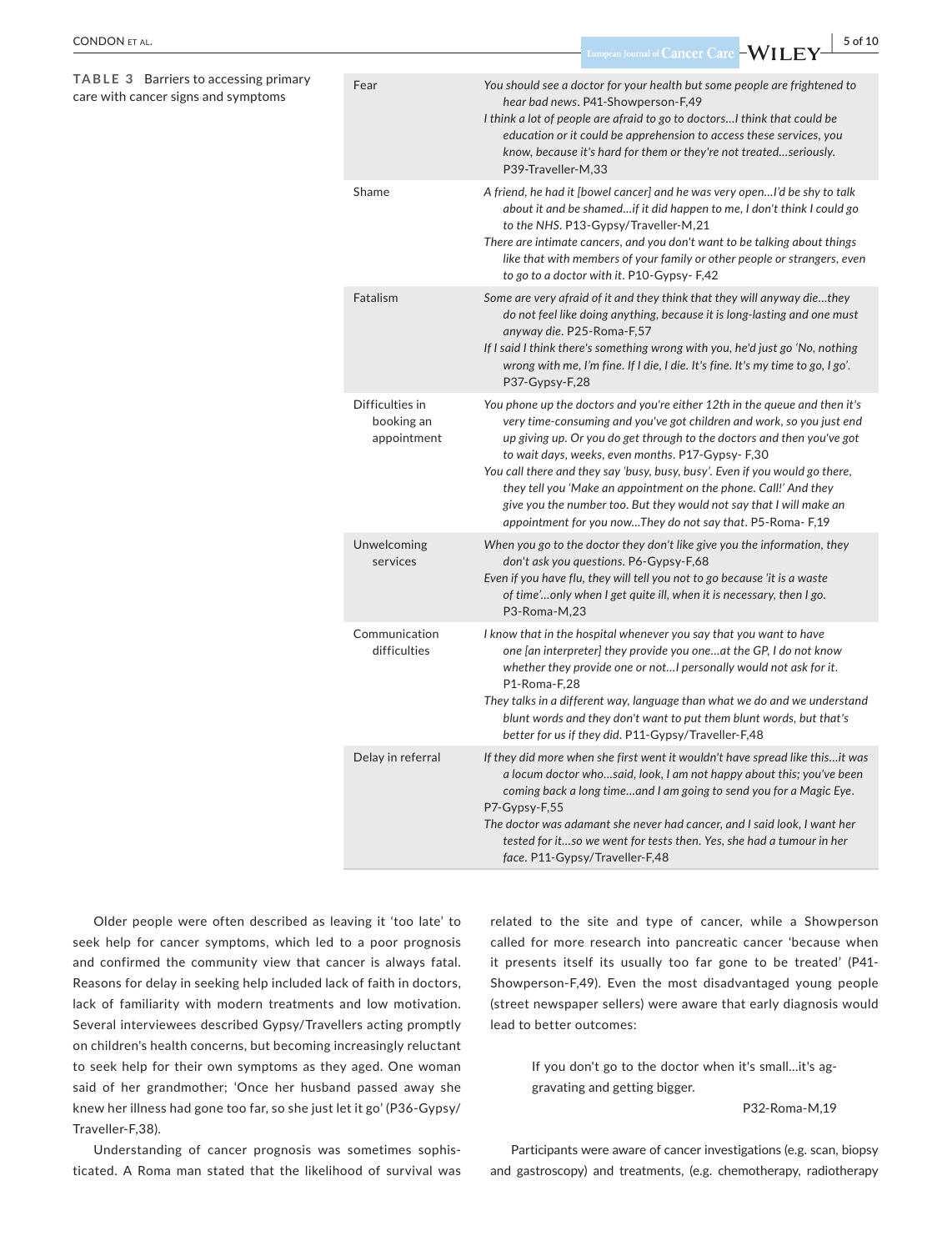and medication). Criticising old-fashioned taboos and fatalistic beliefs, one participant said:

> You know, cancer's not a dirty word, it's an illness… that mostly can be cured these days.

> > P10-Gypsy-F,42

However, a Traveller man argued that fatalism was justified because 'lack of access to services for a lot of people…and uneducated on the flipside as well' led to poorer health outcomes for Gypsy/Travellers than the majority population (P39-Traveller-M,33).

#### **3.3**  | **Family**

Most participants had experience of cancer in the family, and the exceptions were younger Roma. Extended families meant that many participants had extensive experience of cancer:

> Me dad's youngest brother, he had bowel cancer. His sister…had cancer…Michael's brother had Hodgkin's… Pat's father had leukaemia in the bones. He had to have his leg off. And on me mum's side, her sister…she had leukaemia.

> > P15-Gypsy-F,69

Numerous examples were given of elderly relatives who had kept their illness secret, but most participants said they would now share a cancer diagnosis within the family circle. Families were described as exceptionally supportive; one cancer survivor said, 'with the Traveller community anything happens, everybody's there' (P18-Gypsy-F,59). A Roma woman described the family as the best support for mental distress experienced by cancer patients. When a family member was terminally ill, there was an expectation among Gypsy/Travellers that they would be cared for within the family:

> We'll keep them home…we got daughters, granddaughters [to] look after the person that's ill. P12-Traveller-F,60

Even in illness, privacy between men and women was maintained. One man commented that partners did not discuss sexspecific illness; 'We wouldn't talk about it to our wives, and they wouldn't talk about women's problems to us' (P40-Traveller-M,35). Despite obvious and worrying symptoms, such taboos might be too strong to be broken:

> I think Billy was losing blood a long time ago…because I found it in the toilet. And I wondered where'd that blood come from because I never had no periods. But he had polyps.

> > P15-Gypsy-F,69

Women described men as reluctant to attend the doctors and attempted to encourage them to seek health care when necessary (see Table 3, Fatalism). Reluctance to engage with health services was often ascribed to men's breadwinner role, but many Gypsy/Traveller men referred to shame as the primary deterrent. Thus, despite the minority of men who resisted the stereotype of stoical Gypsy/Traveller masculinity, gender continued to influence help-seeking behaviours strongly in these communities.

# **3.4**  | **Healthcare professionals**

Older participants said Gypsy/Travellers, including themselves, rarely used health services in the past but now would routinely consult a doctor. Generally, there was good understanding of the process of attending primary care with symptoms, then referral to secondary care:

> If I might have it, the family doctor would…give me a referral in order to visit the oncologist.

> > P25-Roma-F,57

Obstacles to early detection were predominantly at the level of primary care (see Table 3). A good relationship with the doctor was seen as the gateway to accessing secondary services, but sometimes communication was problematic (see Table 3). Both Roma and Gypsy/Traveller participants gave examples of relatives who had repeatedly attended primary care with symptoms that later proved cancerous; this led to conflict when family members felt they had to pressure doctors to make a referral. Difficulties were exacerbated for non-English speaking Roma, some of whom had used a health insurance system in Slovakia and had little experience of primary care. A woman (who acted as an informal interpreter for friends and family) described dismissive treatment of Roma, which she attributed to discrimination. She reported being told by a nurse 'that I should not go to the hospital, because there are such doctors which do not want to help' (P5-Roma-F,19). No Roma participant reported access to interpretation in primary care, although this was available in hospitals.

Fear could be an obstacle to treatment, and two older relatives (a Gypsy Traveller woman and a Roma man) were reported to have refused cancer treatment, a decision that both later regretted. Some considered the side effects of treatment (such as vomiting and hair loss) as worse than the disease. However, three Gypsy/Travellers treated for cancer gave universally positive accounts of their care, as did many who had a relative with a terminal diagnosis. Specialist cancer services were described as good and healthcare professionals as kind and caring. Participants particularly liked those who built a relationship and expressed interest in their family. Plain speech that was easy to understand was much appreciated. Specialist nurses (from the Macmillan cancer charity) were described as accessible, reliable and non-racist, despite some fears they might "take over" care from the family: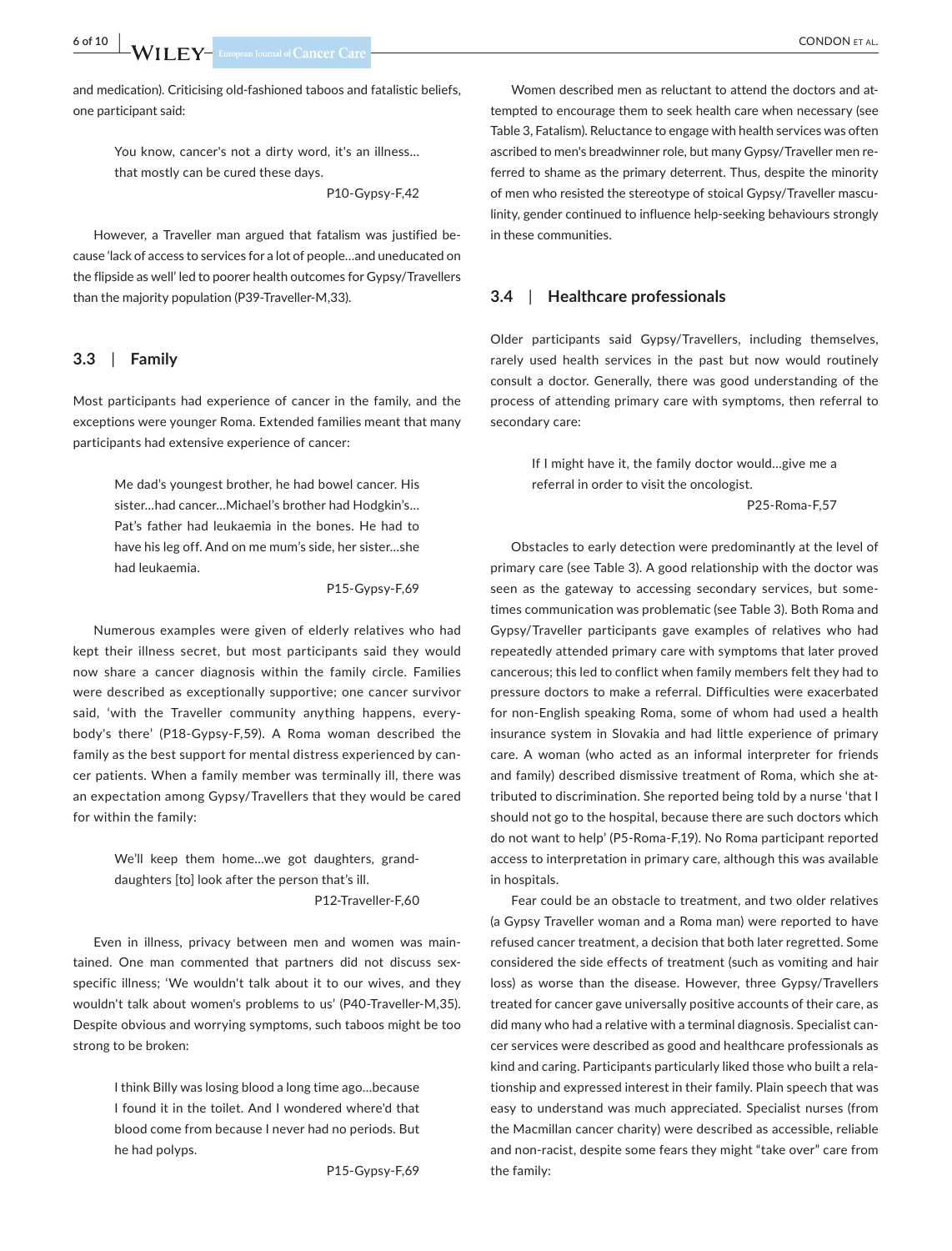Macmillan nurses are a godsend to all families, whether they be Travelling families, or house-dwelling families, because they're there, day and night, for any support that you may need…regardless [of] nationality. P12-Traveller-F,60

Similarly, a local "hospice at home" service was liked because of their skills in working in partnership with families.

# **4**  | **DISCUSSION**

Major advances have been made in cancer treatment worldwide, and in the UK, survival rates have doubled since the 1970s (CRUK, 2020). However, there is a persistent 'deprivation gap' in survival between the least and the most socio-economically deprived, and many lives could be saved if the most deprived had the same treatment and care as the most affluent (Ellis et al., 2012). Despite the implementation of national cancer strategies to reduce inequalities in cancer deaths, Exarchakou et al., (2018) found no evidence in England of a reduction in socio-economic inequalities in survival from 1996 to 2013. In Wales, the gap in cancer mortality between the least and most deprived areas increased by over 14% from 2001 to 2017 (NHS Wales, 2018). Although the incidence of cancer among Roma and Gypsy/Travellers is not known due to lack of routine data collection, their predominantly low socio-economic status (Cook et al., 2013), underuse of preventive health services (Peters et al., 2009) and high rates of smoking (ONS, 2014) are likely to increase their lifetime risk.

Barriers to health service use by BME people relate to service user and service provider attributes, and the organisation of healthcare systems (Scheppers et al., 2006). In common with previous research, this study identified fear of cancer and cancer fatalism among service users (Berlin et al., 2018; Jesper et al., 2008; van Cleemput et al., 2007). As Robb et al., (2014) found in the general population, ideas about the curability/incurability of cancer could co-exist within one individual; similarly, among Gypsy/Travellers Smith et al., (2020) noted framing of cancer in terms of death, even when this was incompatible with real-life experiences. This study provides evidence that traditional Gypsy/Traveller beliefs, while widely known, have a decreasing impact upon individuals' behaviour. For women, cultural values of privacy and modesty remained a deterrent to help-seeking but did not override the decision to access primary care. Some young men expressed attitudes of stoical masculinity as reported elsewhere (van Cleemput et al., 2007), but even the most disadvantaged (street newspaper sellers) recognised that early diagnosis and treatment improve survival odds. Smith and Ruston (2013) suggest that Gypsy/Travellers are apt to rely on their own ethnic group for health advice, which adversely affects health outcomes. However, our study suggests that accurate information is available within Roma and Gypsy/Traveller communities about signs and symptoms of cancer, investigations and treatments, which may indicate rising levels of health literacy. Our findings clearly suggest

 **CONDON** ET AL. *PHONON ET AL. PHONON ET AL. PHONON ET AL. PHONON ET AL.* **<b>***PHONON ET AL. PHONON ET AL. PHONON ET AL. PHONON ET AL. PHONON ET AL. PHONON ET AL. PHONON ET AL. PHONON* 

that Roma, Gypsies and Travellers are motivated to use health services for cancer diagnosis and treatment.

Service providers' attitudes and skills can enable or discourage service use (Scheppers et al., 2006). This study provided examples of what a good service looks like, mainly from tertiary care, where practitioners (nurses, doctors and third-sector workers) were described as forming relationships of trust with patients and their families and communicating clearly. Trust has previously been identified as key to establishing effective therapeutic relationships between service provides and Gypsy/Travellers (Lhussier et al., 2016; McFadden et al., 2018; Smith & Ruston, 2013). High satisfaction with specialist cancer services has previously been reported (Berlin et al., 2018; Smith et al.,2020), and in our study, the greatest dissatisfaction was expressed with primary care. Comprehension has repeatedly been reported as a barrier to healthcare use for BME people (Elkan et al., 2007; Fazil et al., 2015) and also among Gypsy/Travellers (Smith et al., 2020); our participants described struggling to understand medical terminology and feeling ashamed as a result. Van Cleemput (2018) ascribes the shame experienced by Gypsy/Travellers in medical settings to 'a devalued identity' that many experience because of widespread discrimination. Some Roma participants interpreted common UK health promotion messages, such as using primary care in preference to emergency care and avoiding unnecessary medication, as strategies intended to dissuade their health service use, and one described overt racism. Health providers can be uncertain and apprehensive when responding to the needs of people from ethnic minorities (Fazil et al., 2015), and their attitudes can be influenced by negative media stereotypes (Francis, 2013; van Cleemput, 2018). Cultural competence training for health professionals is frequently recommended; however, a risk is acknowledged that this can emphasise patient characteristics rather than service provider and systemlevel factors (Burt et al., 2016).

System-level barriers to ethnic minorities' health service use include opening hours, appointments and waiting time, length of consultation, translation and referral (Scheppers et al., 2006). Registration with a GP has been identified as problematic for Gypsy/Travellers due to discrimination (McFadden et al., 2018; van Cleemput, 2018), but was not raised in this study. For people living precarious lives (characterised by demanding and inflexible work, poverty and insecure housing) difficulties in booking appointments, though shared by all, act disproportionately to discourage access to health services (Scheppers et al., 2006). In addition, Gypsy/ Travellers are more likely to have dependent children than the general population and to be an unpaid carer (ONS, 2014), factors which add to the difficulty of accessing health care in a timely manner. In the UK, primary care is the gateway for referral to secondary health services within which cancer is diagnosed and treated. In this study, some Slovakian Roma people were accustomed to a health system offering direct access to secondary care and hence had to adapt to a new system. Emergency care is one of the few services that migrant families use more than local populations (Markkula et al., 2018), and this 'overuse' has been the subject of negative comments in the British media (Hargreaves et al., 2006). Framing messages positively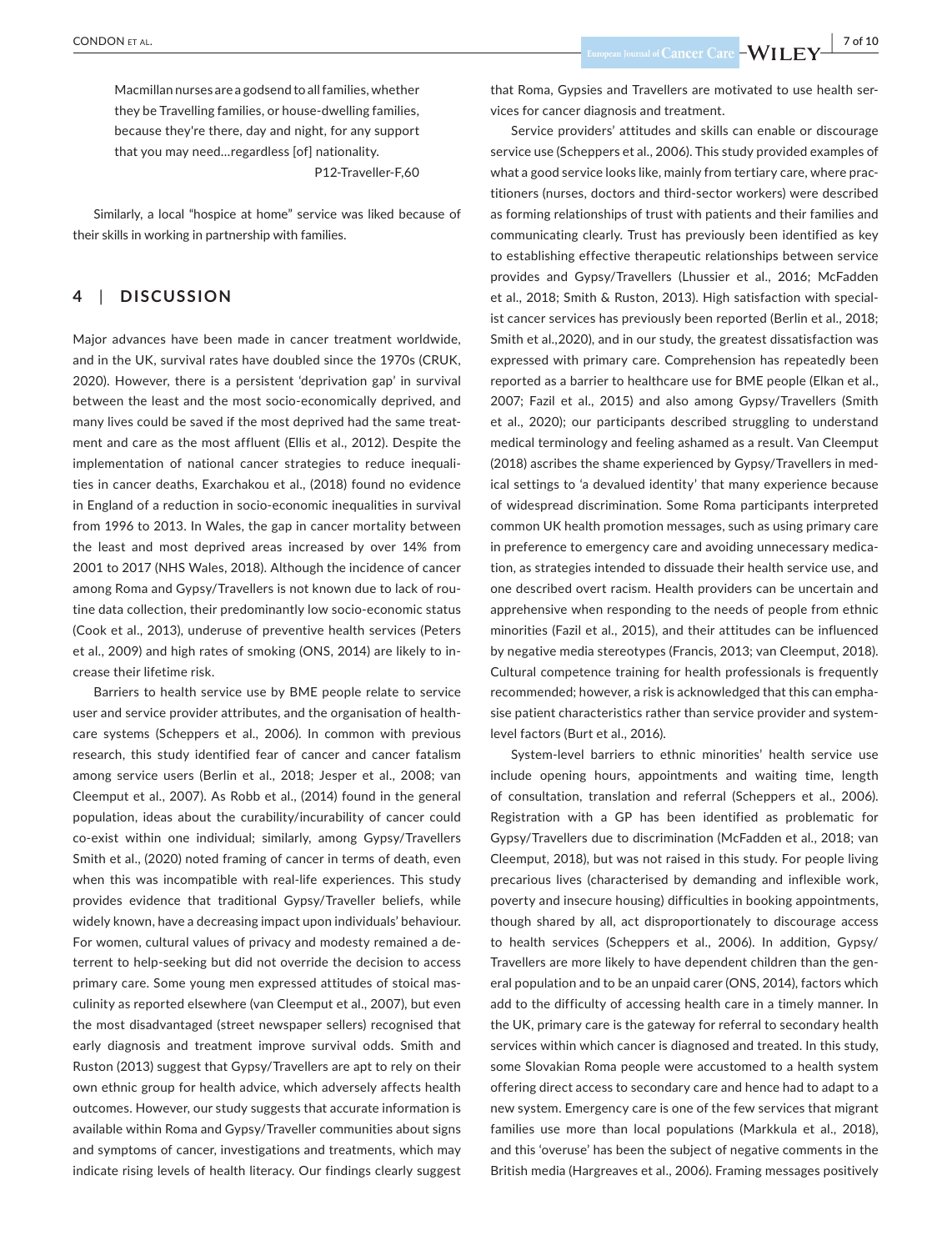(such a promoting what primary care can offer, rather than criticising Emergency Department attendance) may be effective in encouraging greater use of primary care, without stigmatising service users. Fazil et al., (2015) identified access to interpreters as the main area where service providers and policymakers fail to provide BME people with a basic quality of care. The need for language support extends to booking appointments and ringing for results as well as clinical interaction (Lehane & Campion, 2018), activities which contribute to early cancer diagnosis and treatment.

# **5**  | **STRENGTHS AND LIMITATIONS**

A strength of this study was the participatory design. Involving peer researchers in all stages of the research process facilitated open communication about a sensitive topic. Employing a purposive sampling technique added to the rigour of this study, ensuring the representation of Roma people, both genders and a range of ages. Our study builds upon previous research into Gypsy/Travellers views of cancer (e.g. Berlin et al., 2018; Jesper et al., 2008) confirming some existing findings within a purposively selected sample, but also highlighting changing attitudes and differences between groups (particularly foreign-born Roma and UK Gypsy/Travellers). This is an important point as Roma, Gypsies and Travellers are diverse, but are often described as a homogenous group to the detriment of a nuanced understanding of their health and other needs (Women and Equalities Committee (2019). Liamputtong (2010) suggests that more accurate information is obtained when participants speak in their own language, but facilitating this is challenging for Roma people due to the wide variety of dialects and lack of Romanes-speaking interpreters; in our study, we were unable to recruit peer researchers fluent in the dialect of Romanian Roma. Gypsy/Traveller participants had an educational level consistent with the 2011 census sample (60% with no qualifications (ONS, 2014)); however, over 80% of Roma participants had at least one qualification, a level of education which may be atypical of the UK Roma community in general. Most Gypsy/ Travellers in this study (70%) lived in a caravan or chalet, compared to 25% in the 2011 census, which limits generalisability to other Gypsy/Traveller groups.

# **6**  | **CONCLUSION**

Despite policy initiatives to reduce the inequalities gap in England and Wales, disparities in cancer survival persist. In exploring the experiences of Roma and Gypsy/Travellers before and after diagnosis of cancer, this research presents a perfect storm of reasons for inequalities in healthcare access. While traditional beliefs about cancer as an invariably fatal disease are declining, poor experiences of care continue to support cancer fatalism. Barriers exist at the service provider and system-level, which reduce access to primary care and hence referral to secondary services. To encourage easy access for Roma, Gypsies and Travellers, health services need to be welcoming,

offer clear communication and interpreting as a basic right for non-English speakers. Organisational changes in primary care, plus increasing cultural competence among health professionals, have the potential to reduce inequalities in cancer detection and treatment.

#### **ACKNOWLEDGEMENTS**

We thank all participants, peer researchers, interpreters, steering group members and our funder. We thank Dr Cath Jackson of Valid Research who developed the Framework matrix in collaboration with the principal investigator (LC), and also Janet Ashworth and Claire Hitchings who charted the matrix against all transcripts. We thank Denise Barry and Dr Glenn Miles who contributed to data collection.

#### **CONFLICT OF INTEREST**

The authors declare that they have no conflict of interest.

#### **DATA AVAILABILITY STATEMENT**

The data that support the findings of this study are available on request from the corresponding author. The data are not publicly available due to privacy or ethical restrictions.

# **ORCID**

*Louise Condon* <https://orcid.org/0000-0003-2547-5603> *Deborah Fenlon* <https://orcid.org/0000-0001-7347-8919>

#### **REFERENCES**

- Acton, T., Acton, J., Acton, J., Cemlyn, S., & Ryder, A. (2016). Why we need to up our Numbers Game: A non-parametric approach to the methodology and politics of the demography of Roma, Gypsy, Traveller and other ethnic populations. *Radical Statistics*, *114*, 3–23.
- Aspinall, P. J. (2014). *Hidden needs: Identifying key vulnerable groups in data collections: Vulnerable migrants, gypsies and travellers, homeless people, and sex workers*. Retrieved from [https://www.basw.co.uk/syste](https://www.basw.co.uk/system/files/resources/basw_21326-9_0.pdf) [m/files/resources/basw\\_21326-9\\_0.pdf](https://www.basw.co.uk/system/files/resources/basw_21326-9_0.pdf)
- Berlin, J., Smith, D., & Newton, P. (2018). "It's because it's cancer, not because you're a Traveller"-exploring lay understanding of cancer in English Romany Gypsy and Irish Traveller communities. *European Journal of Oncology Nursing*, *34*, 49–54. [https://doi.org/10.1016/j.](https://doi.org/10.1016/j.ejon.2018.02.010) [ejon.2018.02.010](https://doi.org/10.1016/j.ejon.2018.02.010)
- Burt, J., Lloyd, C., Campbell, J., Roland, M., & Abel, G. (2016). Variations in GP–patient communication by ethnicity, age, and gender: evidence from a national primary care patient survey. *British Journal of General Practice*, *66*(642), e47–e52. [https://doi.org/10.3399/bjgp1](https://doi.org/10.3399/bjgp15X687637) [5X687637](https://doi.org/10.3399/bjgp15X687637)
- CASP (2006). *Critical Appraisal Skills Programme*. Public Health Resource Unit. Retrieved from [http://cfkr.dk/images/file/CASP%20instrume](http://cfkr.dk/images/file/CASP instrumentet.pdf) [ntet.pdf](http://cfkr.dk/images/file/CASP instrumentet.pdf)
- Cook, B., Wayne, G. F., Valentine, A., Lessios, A., & Yeh, E. (2013). Revisiting the evidence on health and health care disparities among the Roma: a systematic review 2003–2012. *International Journal of Public Health*, *58*(6), 885. [https://doi.org/10.1007/s0003](https://doi.org/10.1007/s00038-013-0518-6) [8-013-0518-6](https://doi.org/10.1007/s00038-013-0518-6)
- CRUK. (2020). *Cancer survival statistics*. Retrieved from [https://www.](https://www.cancerresearchuk.org/health-professional/cancer-statistics/survival#heading-Zero) [cancerresearchuk.org/health-professional/cancer-statistics/survi](https://www.cancerresearchuk.org/health-professional/cancer-statistics/survival#heading-Zero) [val#heading-Zero](https://www.cancerresearchuk.org/health-professional/cancer-statistics/survival#heading-Zero)
- Elkan, R., Avis, M., Cox, K., Wilson, E., Patel, S., Miller, S., Deepak, N., Edwards, C., Staniszewska, S., & Kai, J. (2007). The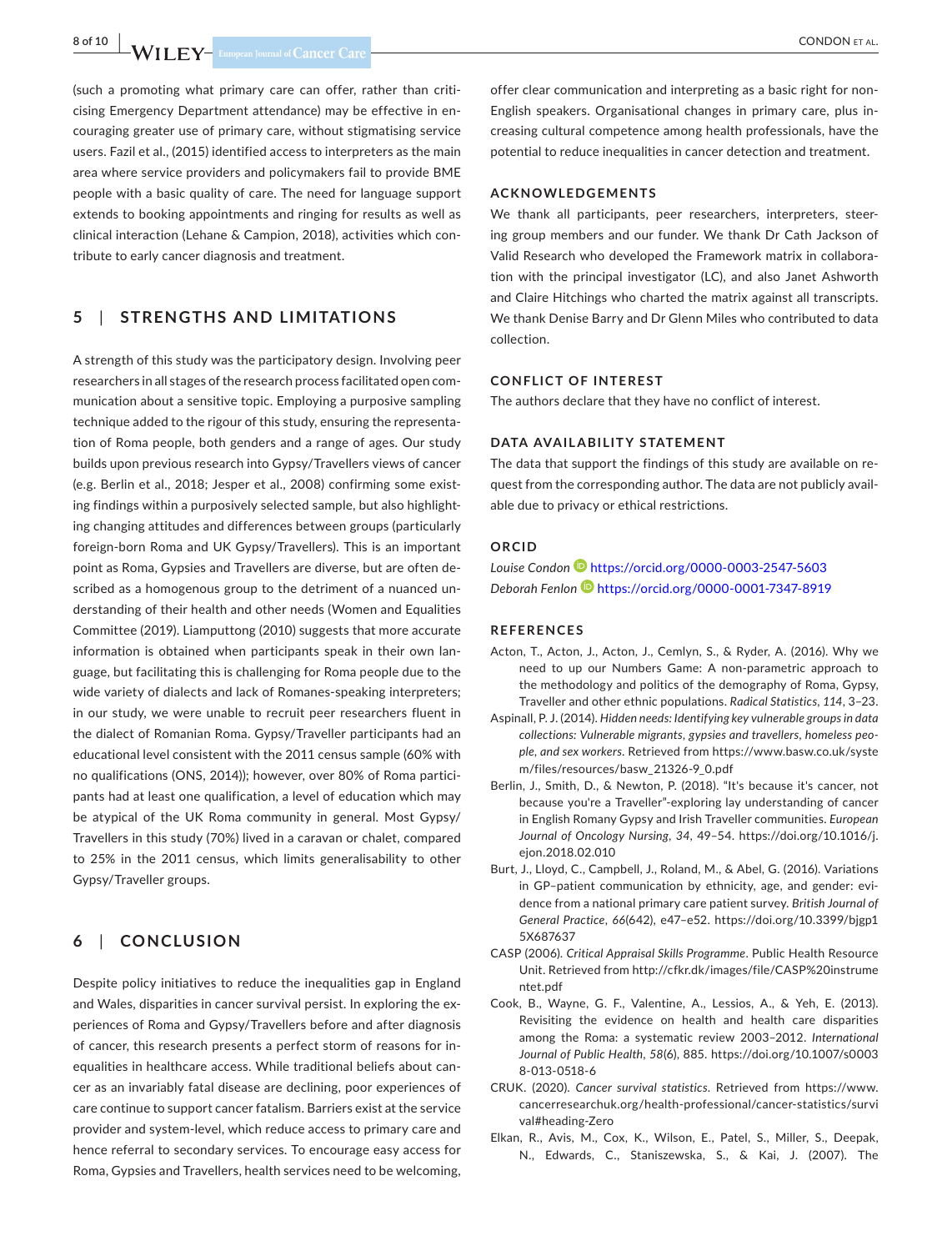reported views and experiences of cancer service users from minority ethnic groups: a critical review of the literature. *European Journal of Cancer Care*, *16*(2), 109–121. [https://doi.](https://doi.org/10.1111/j.1365-2354.2006.00726.x) [org/10.1111/j.1365-2354.2006.00726.x](https://doi.org/10.1111/j.1365-2354.2006.00726.x)

- Ellis, L., Coleman, M. P., & Rachet, B. (2012). How many deaths would be avoidable if socioeconomic inequalities in cancer survival in England were eliminated? A national population-based study, 1996–2006. *European Journal of Cancer*, *48*(2), 270–278.
- Exarchakou, A., Rachet, B., Belot, A., Maringe, C., & Coleman, M. P. (2018). Impact of national cancer policies on cancer survival trends and socioeconomic inequalities in England, 1996–2013: population based study. *BMJ*, *360*, k764.<https://doi.org/10.1136/bmj.k764>
- Fazil, Q. (2018). Cancer and Black and minority ethnic communities. Better Health Briefing 47. Retrieved from [https://pdfs.semanticsc](https://pdfs.semanticscholar.org/c756/07a601dce5d8c4ac731450175ac7d16e7312.pdf) [holar.org/c756/07a601dce5d8c4ac731450175ac7d16e7312.pdf](https://pdfs.semanticscholar.org/c756/07a601dce5d8c4ac731450175ac7d16e7312.pdf)
- Fazil, Q., Aujla, N., Hale, C., & Kai, J. (2015). Unequal treatment: health care experiences and needs of patients with cancer from minority ethnic communities. *Diversity & Equality in Health and Care*, *12*, 95–103.
- Földes, M. E., & Covaci, A. (2012). Research on Roma health and access to healthcare: state of the art and future challenges. *International Journal of Public Health*, *57*, 37–39. [https://doi.org/10.1007/s0003](https://doi.org/10.1007/s00038-011-0312-2) [8-011-0312-2](https://doi.org/10.1007/s00038-011-0312-2)
- FRA (2014). *Poverty and employment: the situation of Roma in 11 EU Member States*. European Union Agency for Fundamental Rights. <https://doi.org/10.2811/50875>
- FRA (2016). *Second European Union Minorities and Discrimination Survey: Roma- Selected findings*. Retrieved from [https://fra.europa.eu/sites/](https://fra.europa.eu/sites/default/files/fra_uploads/fra-2016-eu-minorities-survey-roma-selected-findings_en.pdf) [default/files/fra\\_uploads/fra-2016-eu-minorities-survey-roma](https://fra.europa.eu/sites/default/files/fra_uploads/fra-2016-eu-minorities-survey-roma-selected-findings_en.pdf)[selected-findings\\_en.pdf.](https://fra.europa.eu/sites/default/files/fra_uploads/fra-2016-eu-minorities-survey-roma-selected-findings_en.pdf) Print [https://doi.org/10.2811/189587,](https://doi.org/10.2811/189587) PDF <https://doi.org/10.2811/469>
- Francis, G. (2013). Developing the cultural competence of health professionals working with Gypsy Travellers. *Journal of Psychological Issues in Organizational Culture*, *3*(S1), 64–77. [https://doi.org/10.1002/](https://doi.org/10.1002/jpoc.21074) ipoc.21074
- Gale, N. K., Heath, G., Cameron, E., Rashid, S., & Redwood, S. (2013). Using the framework method for the analysis of qualitative data in multi-disciplinary health research. *BMC medical research methodology*, *13*(1), 1–8.
- Greenfields, M. (2017). Good practice in working with Gypsy, Traveller and Roma communities. *Primary Health Care*, *27*(10), 24–29. [https://](https://doi.org/10.7748/phc.2017.e1263) [doi.org/10.7748/phc.2017.e1263](https://doi.org/10.7748/phc.2017.e1263)
- Hargreaves, S., Friedland, J. S., Gothard, P., Saxena, S., Millington, H., Eliahoo, J., Le Feuvre, P., & Holmes, A. (2006). Impact on and use of health services by international migrants: questionnaire survey of inner city London A&E attenders. *BMC Health Services Research*, *6*(1), 153. <https://doi.org/10.1186/1472-6963-6-153>
- Jesper, E., Griffiths, F., & Smith, L. (2008). A qualitative study of the health experience of Gypsy Travellers in the UK with a focus on terminal illness. *Primary Health Care Research & Development*, *9*(2), 157–165. <https://doi.org/10.1017/S1463423608000613>
- Lehane, D., & Campion, P. (2018). Interpreters: why should the NHS provide them? *British Journal of General Practice*, *68*, 564–565. [https://](https://doi.org/10.3399/bjgp18X699905) [doi.org/10.3399/bjgp18X699905](https://doi.org/10.3399/bjgp18X699905)
- Lhussier, M., Carr, S. M., & Forster, N. (2016). A realist synthesis of the evidence on outreach programmes for health improvement of Traveller Communities. *Journal of Public Health*, *38*(2), e125–e132.
- Liamputtong, P. (2007). *Researching the vulnerable: A guide to sensitive research methods*. Sage. <https://doi.org/10.4135/9781849209861.n4>
- Liamputtong, P. (2010). *Performing qualitative cross-cultural research*. Cambridge University Press.
- Licqurish, S., Phillipson, L., Chiang, P., Walker, J., Walter, F., & Emery, J. (2017). Cancer beliefs in ethnic minority populations: a review and meta-synthesis of qualitative studies. *European Journal of Cancer Care*, *26*(1), e12556. <https://doi.org/10.1111/ecc.12556>
- Lyratzopoulos, G., Neal, R. D., Barbiere, J. M., Rubin, G. P., & Abel, G. A. (2012). Variation in number of general practitioner consultations before hospital referral for cancer: findings from the 2010 National Cancer Patient Experience Survey in England. *The Lancet Oncology*, *13*(4), 353–365. [https://doi.org/10.1016/S1470-2045\(12\)70041-4](https://doi.org/10.1016/S1470-2045(12)70041-4)
- Markkula, N., Cabieses, B., Lehti, V., Uphoff, E., Astorga, S., & Stutzin, F. (2018). Use of health services among international migrant children–a systematic review. *Globalization and Health*, *14*(1), 52. <https://doi.org/10.1186/s12992-018-0370-9>
- McFadden, A., Siebelt, L., Gavine, A., Atkin, K., Bell, K., Innes, N., Jones, H., Jackson, C., Haggi, H., & MacGillivray, S. (2018). Gypsy, Roma and Traveller access to and engagement with health services: A systematic review. *The European Journal of Public Health*, *28*(1), 74–81. <https://doi.org/10.1093/eurpub/ckx226>
- Millan, M., & Smith, D. (2019). A comparative sociology of gypsy traveller health in the UK. *International Journal of Environmental Research and Public Health*, *16*(3), 379. <https://doi.org/10.3390/ijerph16030379>
- NHS England (2019). *The NHS Long Term Plan*. Retrieved from [https://](https://www.longtermplan.nhs.uk/wp-content/uploads/2019/01/the-nhs-long-term-plan-summary.pdf) [www.longtermplan.nhs.uk/wp-content/uploads/2019/01/the](https://www.longtermplan.nhs.uk/wp-content/uploads/2019/01/the-nhs-long-term-plan-summary.pdf)[nhs-long-term-plan-summary.pdf](https://www.longtermplan.nhs.uk/wp-content/uploads/2019/01/the-nhs-long-term-plan-summary.pdf)
- NHS Wales (2018). *Cancer mortality in Wales, 2001-2017*. Retrieved from <http://www.wcisu.wales.nhs.uk/cancer-mortality-in-wales>
- ONS (2014). *What Does the 2011 Census Tell us about the Characteristics of Gypsy or Irish Travellers in England and Wales?*. Office for National Statistics ONS.
- Parry, G., Van Cleemput, P., Peters, J., Walters, S., Thomas, K., & Cooper, C. (2007). Health status of gypsies and travellers in England. *Journal of Epidemiology & Community Health*, *61*(3), 198–204. [https://doi.](https://doi.org/10.1136/jech.2006.045997) [org/10.1136/jech.2006.045997](https://doi.org/10.1136/jech.2006.045997)
- Peters, J., Parry, G. D., Van Cleemput, P., Moore, J., Cooper, C. L., & Walters, S. J. (2009). Health and use of health services: a comparison between Gypsies and Travellers and other ethnic groups. *Ethnicity & Health*, *14*(4), 359–377. [https://doi.org/10.1080/13557](https://doi.org/10.1080/13557850802699130) [850802699130](https://doi.org/10.1080/13557850802699130)
- Pinder, R. J., Ferguson, J., & Møller, H. (2016). Minority ethnicity patient satisfaction and experience: results of the National Cancer Patient Experience Survey in England. *British Medical Journal Open*, *6*(6), e011938. <https://doi.org/10.1136/bmjopen-2016-011938>
- Quaife, S. L., Winstanley, K., Robb, K. A., Simon, A. E., Ramirez, A. J., Forbes, L. J. L., Brain, K. E., Gavin, A., & Wardle, J. (2015). Socioeconomic inequalities in attitudes towards cancer: an international cancer benchmarking partnership study. *European Journal of Cancer Prevention*, *24*(3), 253. [https://doi.org/10.1097/CEJ.00000](https://doi.org/10.1097/CEJ.0000000000000140) [00000000140](https://doi.org/10.1097/CEJ.0000000000000140)
- Ritchie, J., & Spencer, L. (2002). Qualitative data analysis for applied policy research. In J. Ritchie & J. Lewis (eds.), *Analyzing qualitative data* (pp. 187–208). Routledge. [https://doi.org/10.4324/97802](https://doi.org/10.4324/9780203413081) [03413081](https://doi.org/10.4324/9780203413081)
- Robb, K. A., Simon, A. E., Miles, A., & Wardle, J. (2014). Public perceptions of cancer: a qualitative study of the balance of positive and negative beliefs. *British Medical Journal Open*, *4*(7), e005434. [https://doi.](https://doi.org/10.1136/bmjopen-2014-005434) [org/10.1136/bmjopen-2014-005434](https://doi.org/10.1136/bmjopen-2014-005434)
- Roman, G., Gramma, R., Enache, A., Pârvu, A., Ioan, B., Moisa, Ş. M., Dumitraş, S., & Chirita, R. (2014). Dying and death in some Roma communities: Ethical challenges. *Journal of Immigrant and Minority Health*, *16*(2), 290–300. [https://doi.org/10.1007/s1090](https://doi.org/10.1007/s10903-012-9738-8) [3-012-9738-8](https://doi.org/10.1007/s10903-012-9738-8)
- Saunders, C. L., Abel, G. A., & Lyratzopoulos, G. (2014). What explains worse patient experience in London? Evidence from secondary analysis of the Cancer Patient Experience Survey. *British Medical Journal Open*, *4*(1), e004039. [https://doi.org/10.1136/bmjopen-](https://doi.org/10.1136/bmjopen-2013-004039corr1)[2013-004039corr1](https://doi.org/10.1136/bmjopen-2013-004039corr1)
- Saunders, C. L., Abel, G. A., & Lyratzopoulos, G. (2015). Inequalities in reported cancer patient experience by socio-demographic characteristic and cancer site: evidence from respondents to the English